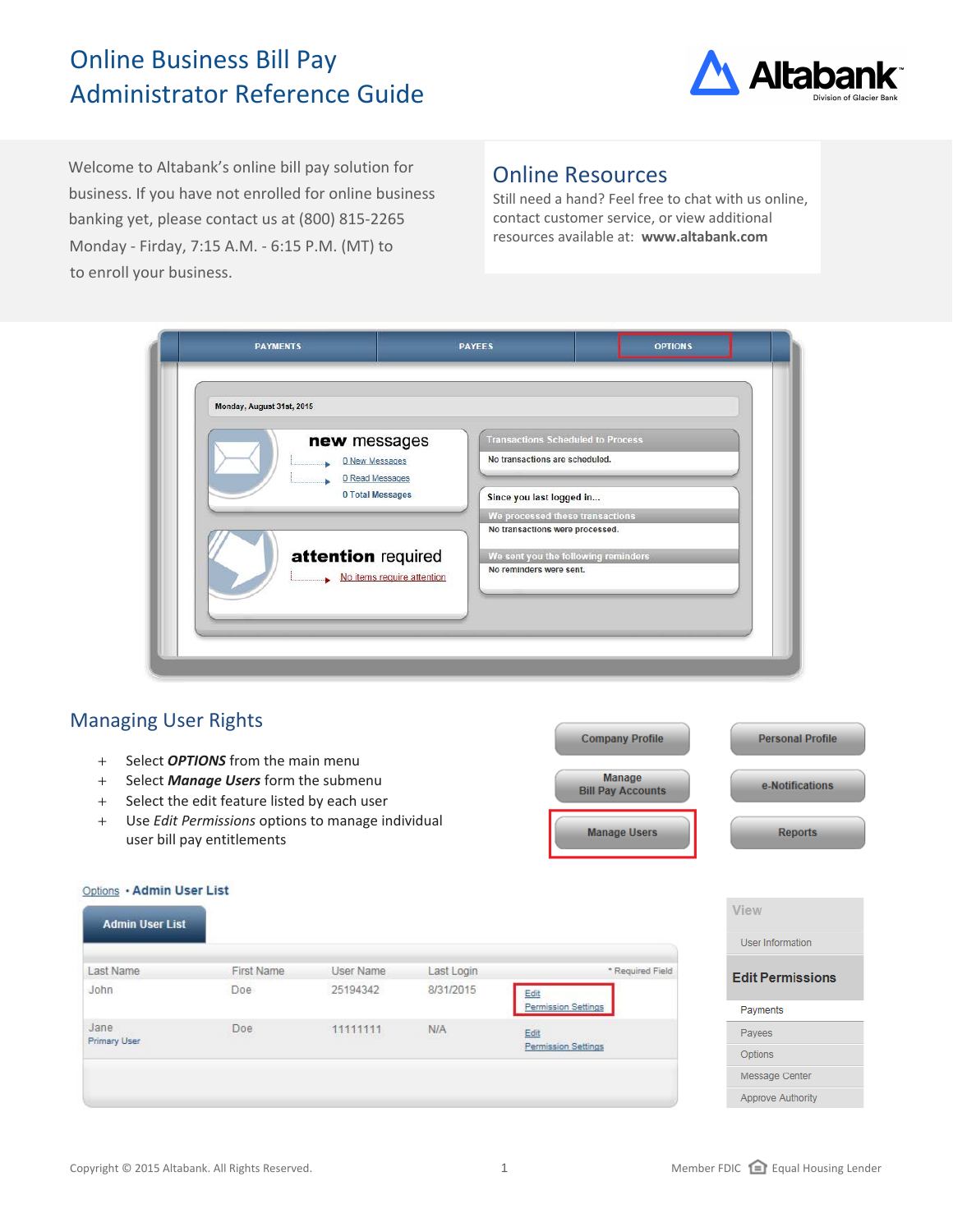# Online Business Bill Pay Administrator Reference Guide





### Managing Bill Pay Accounts

- + From the *OPTIONS* main menu
- + Select *Manage Bill Pay Accounts*
- + Review account(s) enrolled
- + Add new bill pay accounts

#### Options . Manage Bill Pay Accounts

| <b>Default</b>   | Nickname         | Account<br>Number | Account<br>Type | <b>Starting Check Number</b> | <b>Status</b> |                |
|------------------|------------------|-------------------|-----------------|------------------------------|---------------|----------------|
| $\circledbullet$ | Primary Checking | ***** 2354        | Checking        |                              | Approved      | Edit<br>Delete |
|                  | Default Account  |                   |                 |                              |               |                |

#### Options · Reports

#### Reports

Online business bill pay provides detailed audit report options of your business bill payment activity, searchable by date.





#### Alerts

Bill pay also provides online business banking user the ability to receive notifications on bill pay activity. Notifications can received by email, SMS text alerts, or both if you prefer.

You can also select to receive logout notifications summarizing your session or set personal reminders to help you manage your business payments.